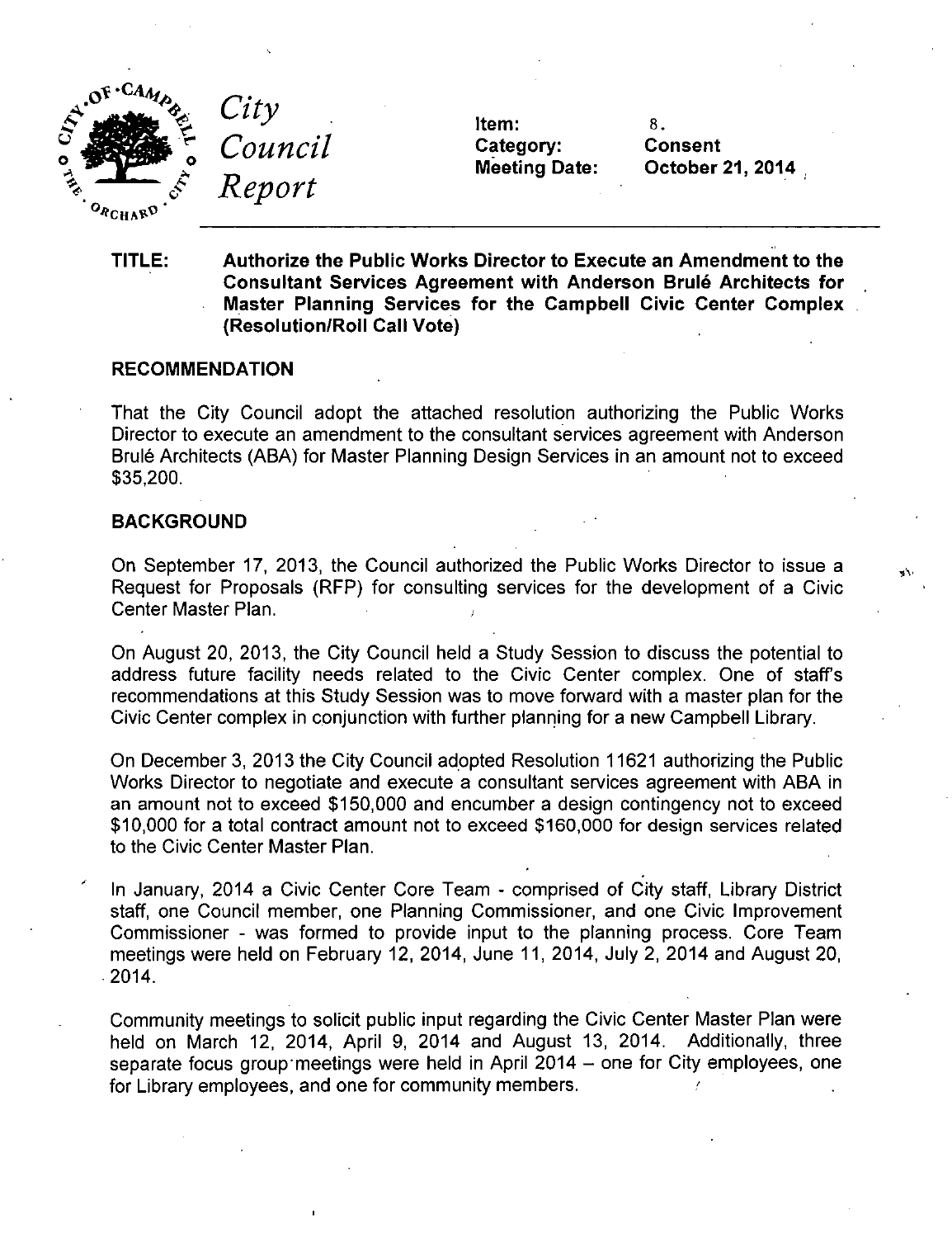## **DISCUSSION**

The process has been progressing on schedule. However, there have been several areas where staff has identified the need for additional work to be performed by ABA to benefit the master planning process. At the direction of staff, ABA was asked to provide <sup>a</sup> proposal for additional services to address the following issues

### Community Needs Assessment Survey, 2nd Distribution

As <sup>a</sup> part of the Needs Assessment identification process associated with the Civic Center Master Plan, various community outreach efforts were conducted to gather input and priorities from the Campbell community. A large portion of the Campbell community consists of the 20-40 year old demographic. This demographic can be more difficult to reach and had proportionally low participation numbers in the first round of outreach Council requested that efforts be made to increase the level of participation from the 20 40 year old demographic of their community. As a result, a second distribution of the survey was specifically targeted at this demographic. This additional input was then analyzed and incorporated into the findings and recommendations of the Needs Assessment

#### Additional & Extended Core Team Meetings

The Core Team has been supporting and guiding the Master Plan effort as well as providing technical input along the way. Their role includes supporting efforts to gather community input, reviewing community input, and guiding the consultant team's work and making recommendations. During the Facility Program Phase, it became apparent that additional Core Team meeting time was needed to complete these efforts and increase the confidence level of the recommendations. The Core Team supports the and making recommendations. During the Facility Program Phase, it became apparent that additional Core Team meeting time was needed to complete these efforts and increase the confidence level of the recommendations. The Co of work to support their needs. This additional scope consists of one additional Core Team meeting and extending the length of each meeting prior to Council presentations

### Optional - Community Forum

The two community meetings during the Needs Assessment and the Facility Scenarios effort were well attended, gathered great input from the community, and were very well received. The Core Team recommends adding a third Community Forum to review master plan options and receive input prior to Council giving direction on next steps The Core Team recommends that Council approve additional scope for the consultant to conduct a community forum to gather this input

### Optional Additional Revisions

Staff also requested that ABA consider adding capacity to the agreement for additional revisions when the master plan options are brought forward for Council consideration in early 2015. ABA has included optional services for potential additions and/or revisions at the direction of the City. These services would be required only if requested by Council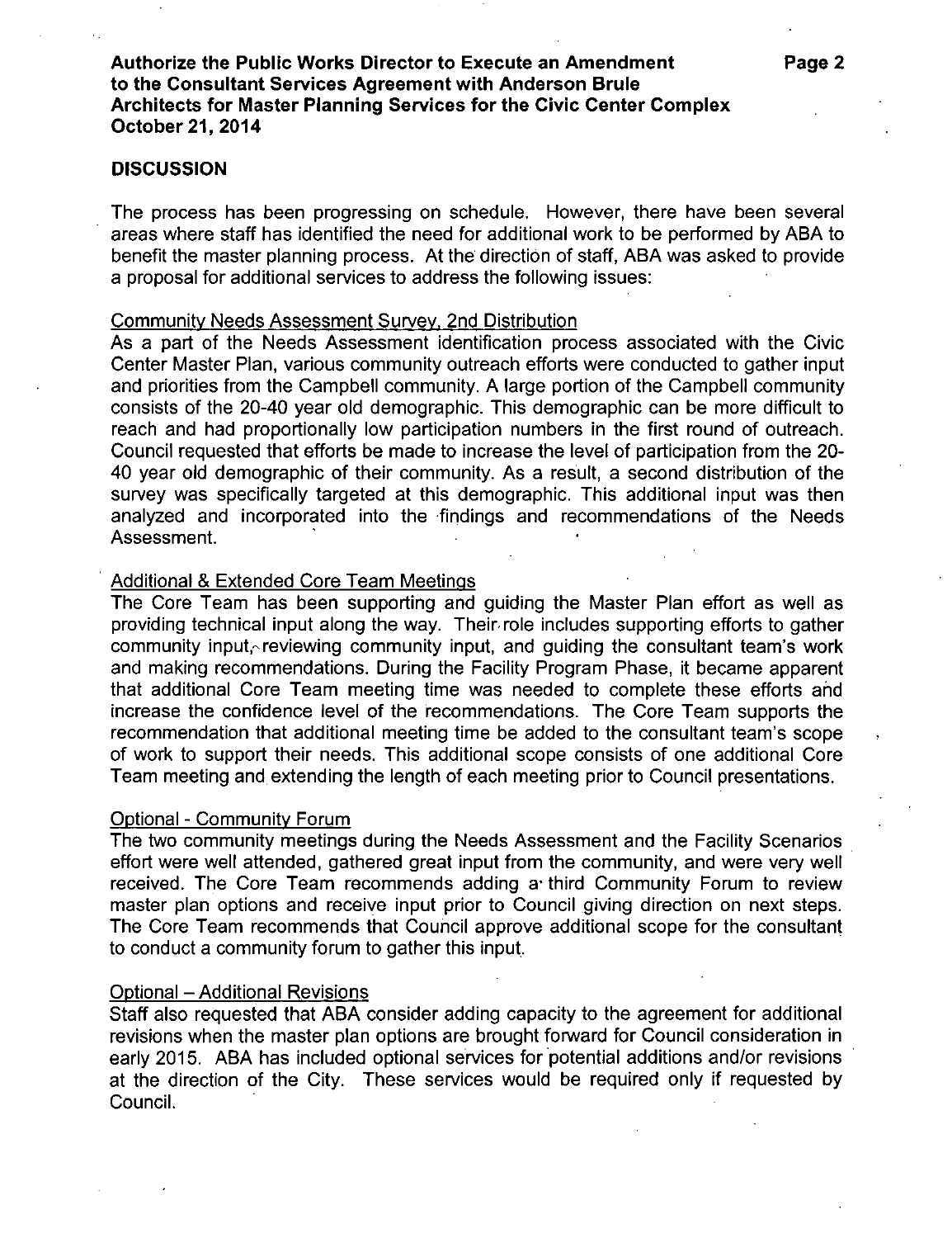# Authorize the Public Works Director to Execute an Amendment Page 3 to the Consultant Services Agreement with Anderson Brule Architects for Master Planning Services for the Civic Center Complex October 21, 2014

ABA has provided staff with a proposed fee schedule (attachment 2) in an amount not<br>to exceed \$35,200 consisting of the following services: to exceed \$35,200 consisting of the following services:

| <b>Required Services:</b>           |          |
|-------------------------------------|----------|
| <b>Additional Outreach</b>          | \$2,000. |
| <b>Additional Core Team Support</b> | \$8,500  |
| <b>Optional Services:</b>           |          |
| <b>Community Forum</b>              | \$5,600  |
| <b>Additional Design Revisions</b>  | \$19,100 |
|                                     |          |

## FISCAL IMPACT

There are sufficient resources to address this Additional Services Agreement in the FISCAL IMPACT<br>There are sufficient resources to address this Additional Services Agreement in the<br>City's FY15 Operating budget. \$50,000 has been budgeted for additional analysis<br>related to the Civic Center Master Plan in t related to the Civic Center Master Plan in the Public Works operating budget. No budget action is required

# ALTERNATIVES

| <b>FISCAL IMPACT</b>       |                                                                                                                                                                                 |
|----------------------------|---------------------------------------------------------------------------------------------------------------------------------------------------------------------------------|
| budget action is required. | There are sufficient resources to address this Additional<br>City's FY15 Operating budget. \$50,000 has been budget<br>related to the Civic Center Master Plan in the Public Wo |
| <b>ALTERNATIVES</b>        |                                                                                                                                                                                 |
|                            | 1. Do not approve the amendment.                                                                                                                                                |
| Prepared by:               |                                                                                                                                                                                 |
|                            | <b>Todd Capurso, Public Works Director</b>                                                                                                                                      |
| Reviewed by:               | ahedrach                                                                                                                                                                        |
|                            | Jesse/Takahashi, Finange Director                                                                                                                                               |
| Approved by:               |                                                                                                                                                                                 |
|                            | Mark Linder, City Manager                                                                                                                                                       |

Attachment:  $1 -$ Resolution 2 - Additional Services Amendment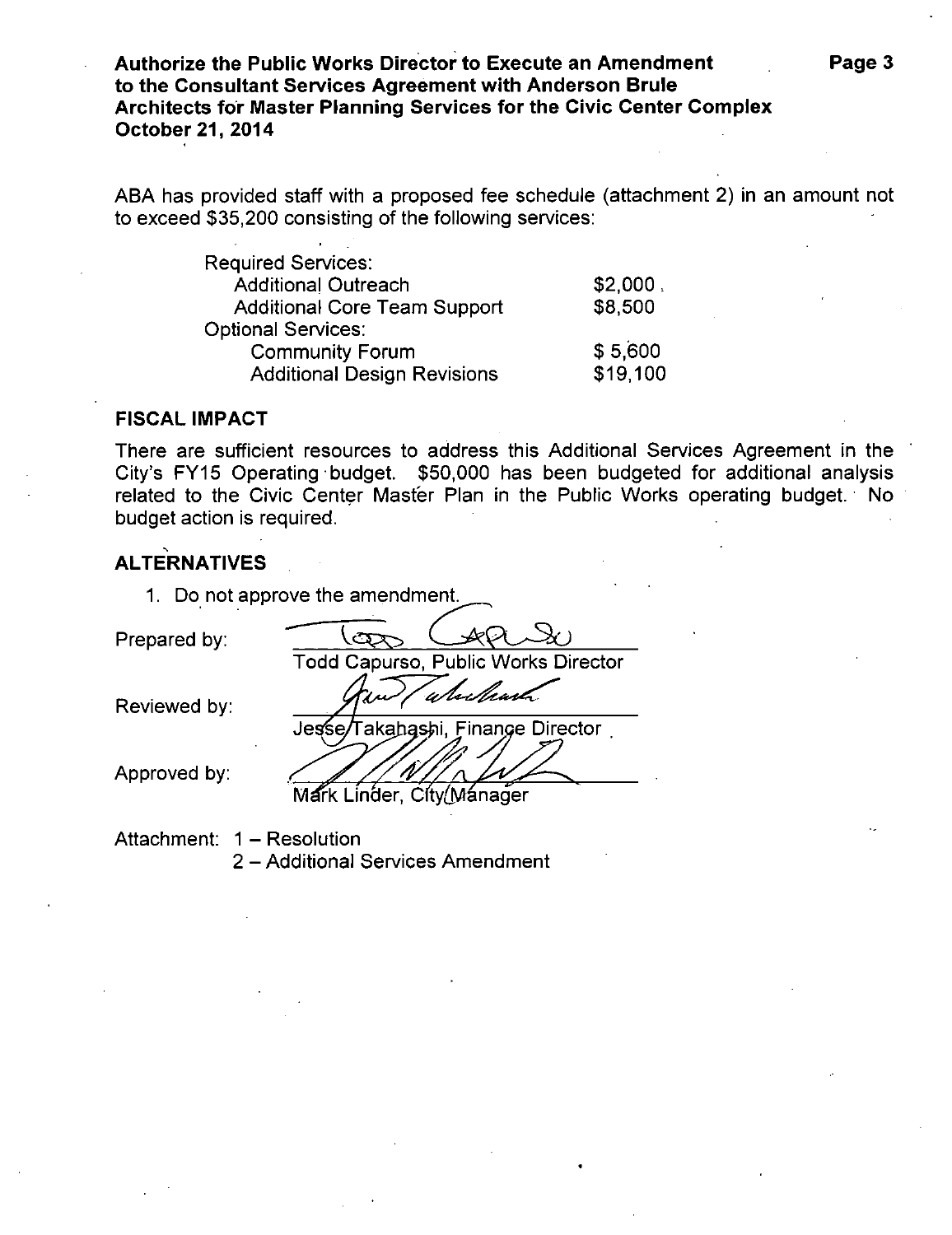### RESOLUTION NO

# A RESOLUTION OF THE CITY COUNCIL OF THE CITY OF CAMPBELL AUTHORIZING THE PUBLIC WORKS DIRECTOR TO EXECUTE AN AMENDMENT TO THE CONSULTANT SERVICES AGREEMENT WITH ANDERSON BRULE ARCHITECTS FOR MASTER PLANNING SERVICES FOR THE CAMPBELL CIVIC CENTER COMPLEX

WHEREAS, on September 17, 2013, the Campbell City Council authorized the Public Works Director to release <sup>a</sup> Request for Proposals from architectural firms to perform master planning services for the Campbell Civic Center complex; and

WHEREAS, after review of the proposals staff interviewed four of the firms and selected Anderson Brulé Architects to complete the project; and

WHEREAS, there have been four Core Team and three Community meetings over the past 10 months; and

WHEREAS, the City has now asked ABA to provide additional outreach and to consider future additions to the public outreach effort that might be needs based on the process to date

NOW, THEREFORE, BE IT RESOLVED that the City Council of the City of Campbell hereby authorizes the Public Works Director to amend the consultant services<br>agreement with Anderson Brulé Architects in an amount not to exceed \$35,200 for<br>additional design services related to the Civic Conter Master Pla additional design services related to the Civic Center Master Plan

**PASSED AND ADOPTED** this 21<sup>st</sup> day of October, 2014, by the following roll call vote

AYES: COUNCILMEMBERS:

NOES: COUNCILMEMBERS:

ABSENT: COUNCILMEMBERS:

#### APPROVED

Richard M. Waterman, Mayor

Attest

Anne Bybee, City Clerk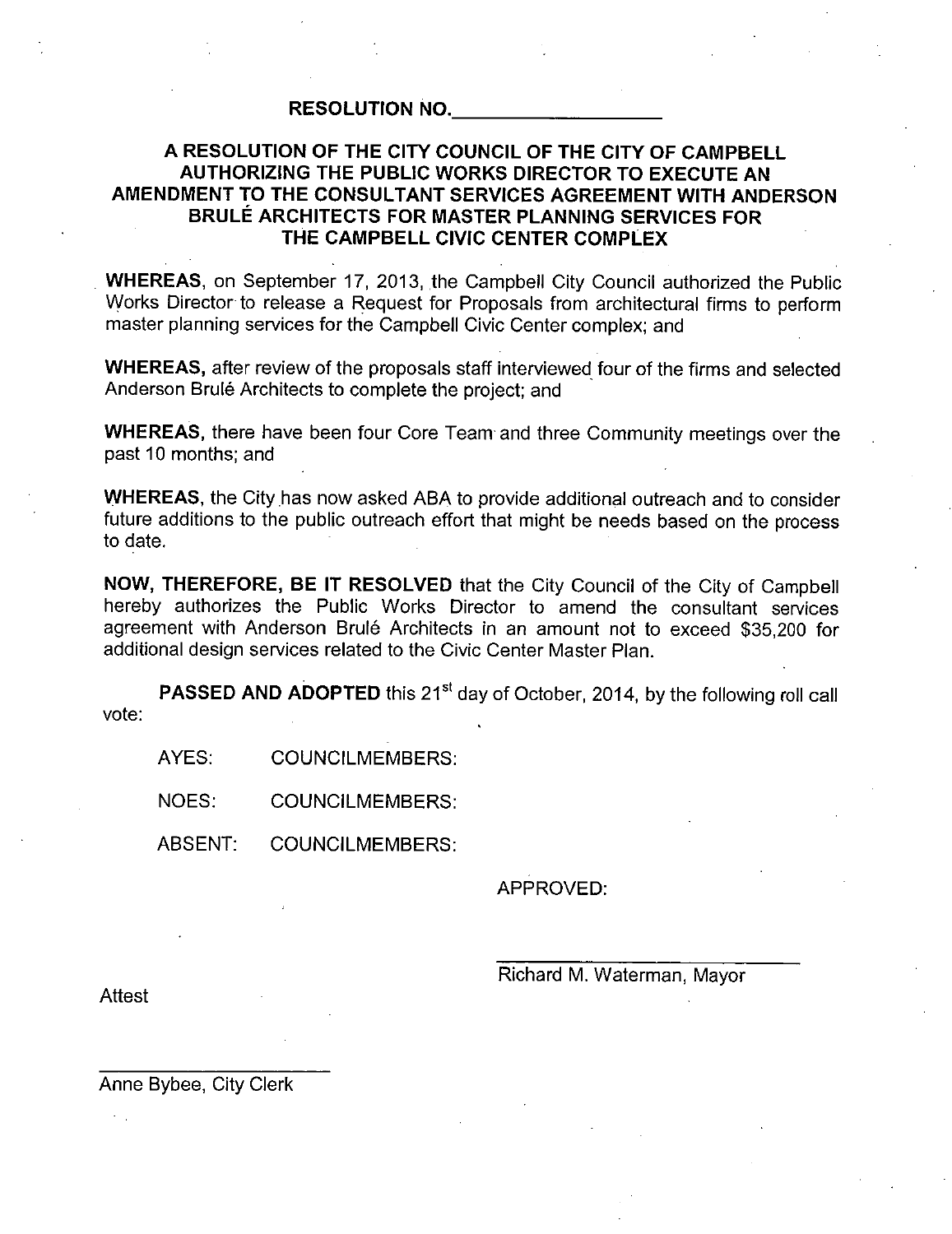

#### A N <sup>D</sup> <sup>E</sup> R <sup>S</sup> O <sup>N</sup> <sup>B</sup> <sup>R</sup> U <sup>L</sup> <sup>E</sup> A <sup>R</sup> <sup>C</sup> H <sup>I</sup> <sup>T</sup> <sup>E</sup> <sup>C</sup> <sup>T</sup> <sup>S</sup>

June 13, 2014

Todd Capurso City of Campbell <sup>70</sup> N Ist St Campbell CA 95008 City of Campbell

#### Re: Campbell Civic Center Master Plan Additional Service Amendment #1 for Additional Meetings, Rescheduling, and Additional Community SurveyWork

Dear Todd,

At the request of the City of Campbell, Anderson Brulé Architects, Inc. (ABA) is providing this proposal for a contract amendment for the Master Plan scope of work

#### **Context**

The City of Campbell is in the process of creating a Campus Master Plan to lay the direction for the future development of the Civic Center At the request of theCity ABA was asked to provide additional outreach as part of the Master Plan

- $\bullet$ A second distribution effort of the Community Needs Assessment survey
- Additional analysis of survey and staff focus group  $\bullet$
- An additional Core Team Meeting to further prepare the draft program, site criteria and scenarios for Council
- Adjust the schedule to accommodate he additional meetings and review efforts
- Additional Project Management meetings to review proposed changes and set revised schedule  $\bullet$

ABA was also asked to consider future additions to the public outreach effort that might be needs based on the process to date. ABA has included optional services for potential additions at the direction of the City:

- An optional community foram to review he three Master Plan Design Options and gather public input
- An optional additional round of revision and review of the Master Plan Design with the Core Team and Council

**Scope of Services** 

Outlined below are the tasks which comprise the scope for these Additional Services.

| <b>Community Needs</b><br>Assessment Survey, 2nd<br><b>Distribution</b> | The Council was not satisfied with the level of participation from the 20–40 year<br>old demographic of their community. Based on this a second distribution of the<br>survey was requested. ABA will update the Community Needs Assessment Survey<br>and provide a new link for a second round of distribution. ABA will then analyze<br>and report the results to the Core Team and Council. |
|-------------------------------------------------------------------------|------------------------------------------------------------------------------------------------------------------------------------------------------------------------------------------------------------------------------------------------------------------------------------------------------------------------------------------------------------------------------------------------|
| Core Team Meeting 3B                                                    | ABA will prepare for, facilitate and document a Core Team meeting to review.<br>Refined Draft Facility Program<br>٠<br>Draft Facility Scenario Criteria<br>$\bullet$ .<br><br>.<br>City Council Meeting Preparation                                                                                                                                                                            |
| <b>Extend Core Team Meetings</b><br><b>Prior to Council Meetings</b>    | ABA will extend the Core Team Meetings prior to a Council Meetings from 2<br>hours in length to 3 hours in length. This includes the following meetings:<br>Core Team Meeting 4D<br>Core Team Meeting 5A<br>٠<br>Core Team Meeting 5B<br>٠                                                                                                                                                     |

Page <sup>1</sup> of 2

#### Strategies, Architecture & Interiors

Anderson Brulé Architects Inc. 325 South First Street, 4th Floor San Jose, California 95113 Tel: 408 298 1885 Fax: 408 298 1887